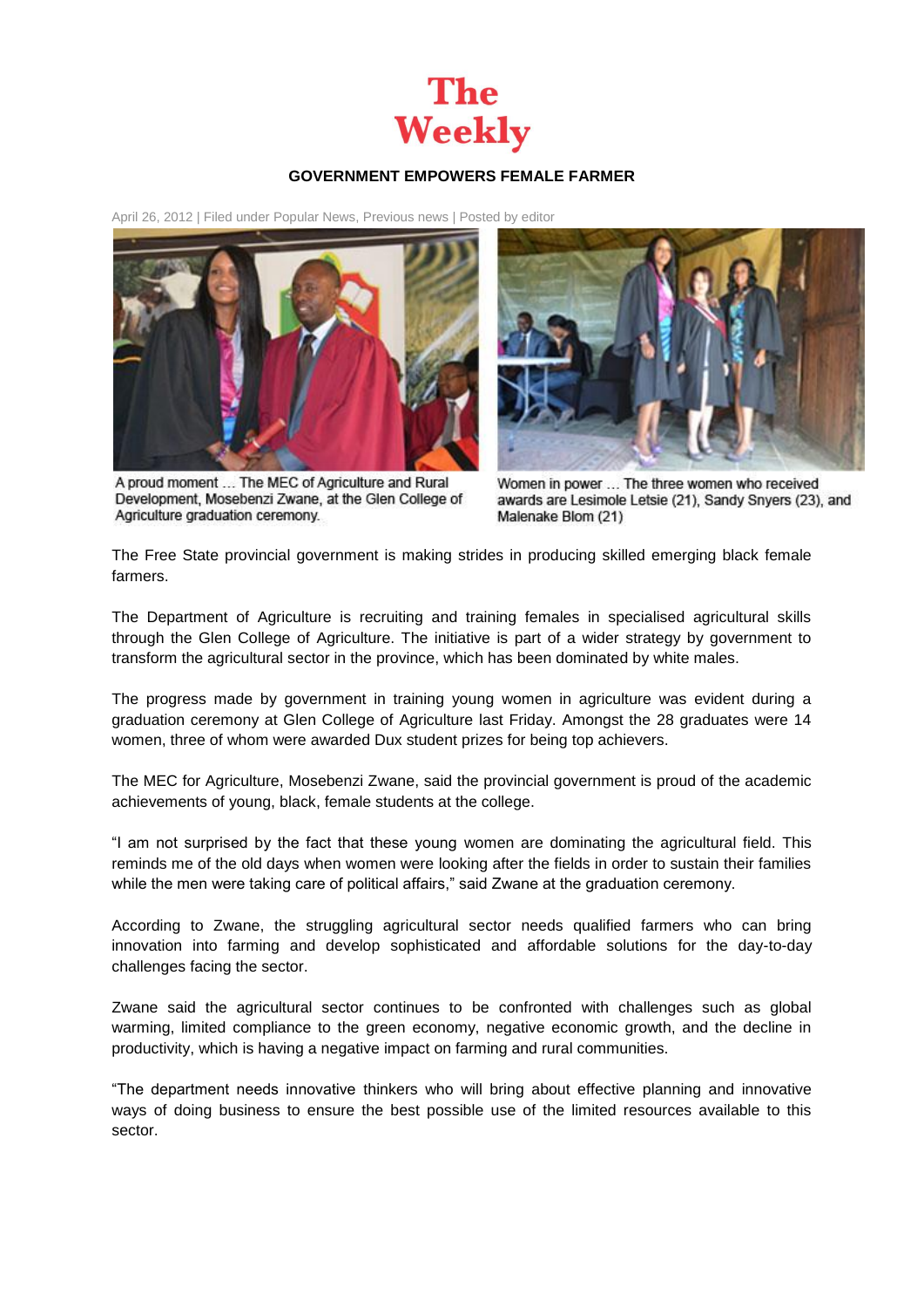

"This day represents an end to a short-term goal that you have worked hard for and prepared for a long time. But most of all it represents the beginning of your journey in the field of agriculture. With education and development, we shall achieve our strategic goal of vertical integration in the agricultural sector and contribute to economic growth in the Free State."

Thirteen of the 28 students were awarded higher certificates in agriculture. Nine of them specialised in crop production and four in animal production. Fifteen were awarded national diplomas in agriculture, nine specialised in crop production, and six in animal production.

The three third-year students who were awarded higher certificates in agriculture and received various awards as the top achievers and dux students are Lesimole Letsie (21) from Bothaville, Sandy Snyers (23) from Oppermansgronde, and Malenake Blom (21) from Wesselsbron. Letsie received the best scores in pasture science, agronomy, agricultural engineering, agricultural economics, animal health and soil science. She also received a Farmer's Weekly medal and a Central Agricultural Union shield as Dux student.

Letsie, who was born and raised by her grandmother in the province's maize capital, specialised in crop production. "The agricultural field requires you to be both patient and a risk taker, challenges which I love. The challenge to wake up at six in the morning, tend to your plants in the field or animals on the land, take chances with formulas, and wait a few months to see the results…" Letsie said she would like to complete her B.Tech and intends to further her studies in the field of agriculture. She is just one of the many female success stories of the Glen College of Agriculture, which has a rich history.

In 1886, a memorandum was developed and tabled which requested the establishment of a training farm. In 1912, land was purchased by government for this purpose.

This government backing made it possible for the commencement of activities in 1919 during which the first 21 students were enrolled for a diploma – all white students. Since then the college proved effective to the agricultural sector by producing almost 3 000 certificates a year.

Post-1990 developments in the country saw black students enrolled at the institution for the first time. However, in 1996 when rumours started to fly that Glen College would be closed, lecturers became disillusioned and student intake declined.

In 2012, it was announcement that Glen would be repositioned to ensure that it contributes to the skills development strategy of the country. The national Department of Agriculture, Forestry and Fisheries investigated the status of agricultural colleges in the country and developed norms and standards with the purpose of establishing transformation within agricultural colleges.

In his budget speech earlier this year, Zwane said the province is repositioning Glen College as a centre of excellence and training in the agricultural sector.

The repositioning of Glen College of Agriculture is part of the department of Higher Education's strategy to revive agricultural, nursing, and education colleges. It includes the delivery of Further Education and Training through accredited programmes at NQF level 1 to 5; learnerships and recognition of prior learning for farmers and farmworkers to ensure that higher and further education training programmes fulfill the required quality assurance in line with standards set by HEQC and the AgriSETA; and the management and provision of effective and efficient administration, support and stakeholder management.